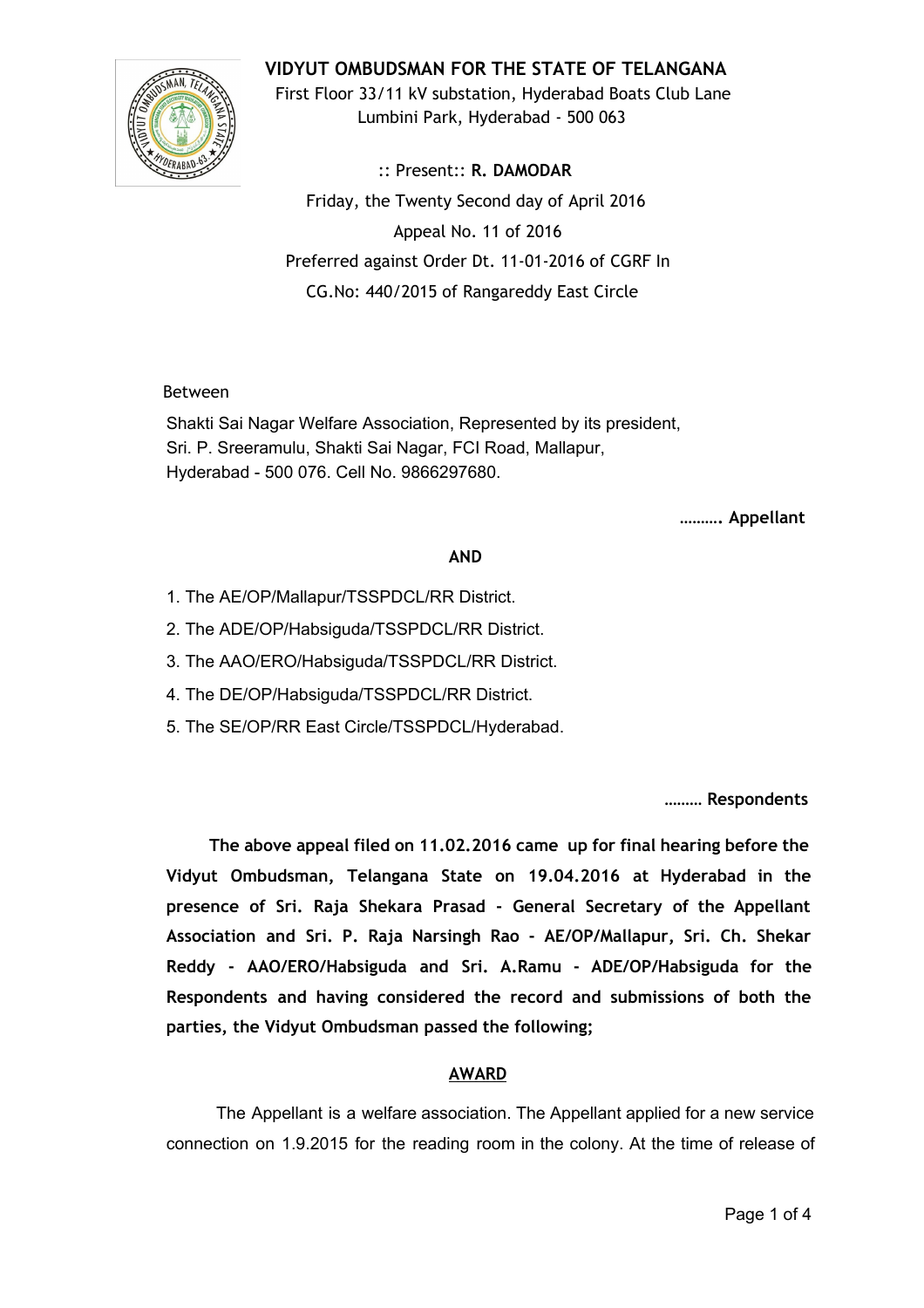the service, the 1st Respondent informed the Appellant about a pending bill for Rs 9,195/ as on October, 2015 to SC No. 1203 00001 to the same premises. The Appellant claimed that the association was formed in 1997 and eversince, no officials of the Respondents informed them about this service connection and the dues and that the Association is not aware of any pending bills or the service connection.

2. The 1st Respondent AAE/OP/Mallapur submitted through a letter dt.5.1.2016 before the CGRF that the earlier service connection No. 1203 00001 stood in the name of Sri. Venkataiah and others in sy.No.101 Shakti Sai Nagar, Mallapur with dues of Rs 9,195/ under OSL since 18.4.1998. He further stated that the Association has informed him that there was a service connection No. 1203 00001 without a meter in the premises. He (1st Respondent) further informed that the president of the Appellant association has visited his office on 5.1.2016 and paid Rs 3000/ agreeing to pay the balance amount towards the dues.

3. Having noted the record and arguments, the CGRF issued a laconic order to the effect that "the complainants have to clear the existing dues in order to obtain a new service connection. The Respondents may release the new connection as per the rules in vogue." through the impugned orders.

4. Aggrieved and not satisfied with the impugned orders, the Appellant preferred the present Appeal alleging that only at the request of the 1st Respondent to pay an amount of Rs 3,000/- towards the full settlement of the due amount of Rs 9,195/-, as a compromise, he paid the amount of Rs 3,000/ on 5.1.2016 and denied the Allegation of the 1st Respondent that he has agreed to pay the balance amount also.

5. The 2nd Respondent submitted a reply dt. 15.3.2016 to the effect that after submission of an application for a new service connection by the Appellant, a meter was sent to the 1st Respondent and at the time of fixing of the new meter, the Association members revealed that there was already a service in the premises with SC No. 1203 00001 and that the meter was not existing and on the basis of the records and EBS, he found that the old service was under OSL(Outstanding Ledger) since a long time with dues of Rs 9,195/. He further stated that the president of the association has agreed to pay Rs 5,000/- on one time settlement basis, but the 1st Respondent has demanded full payment and therefore, he claimed that the meter could not be fixed to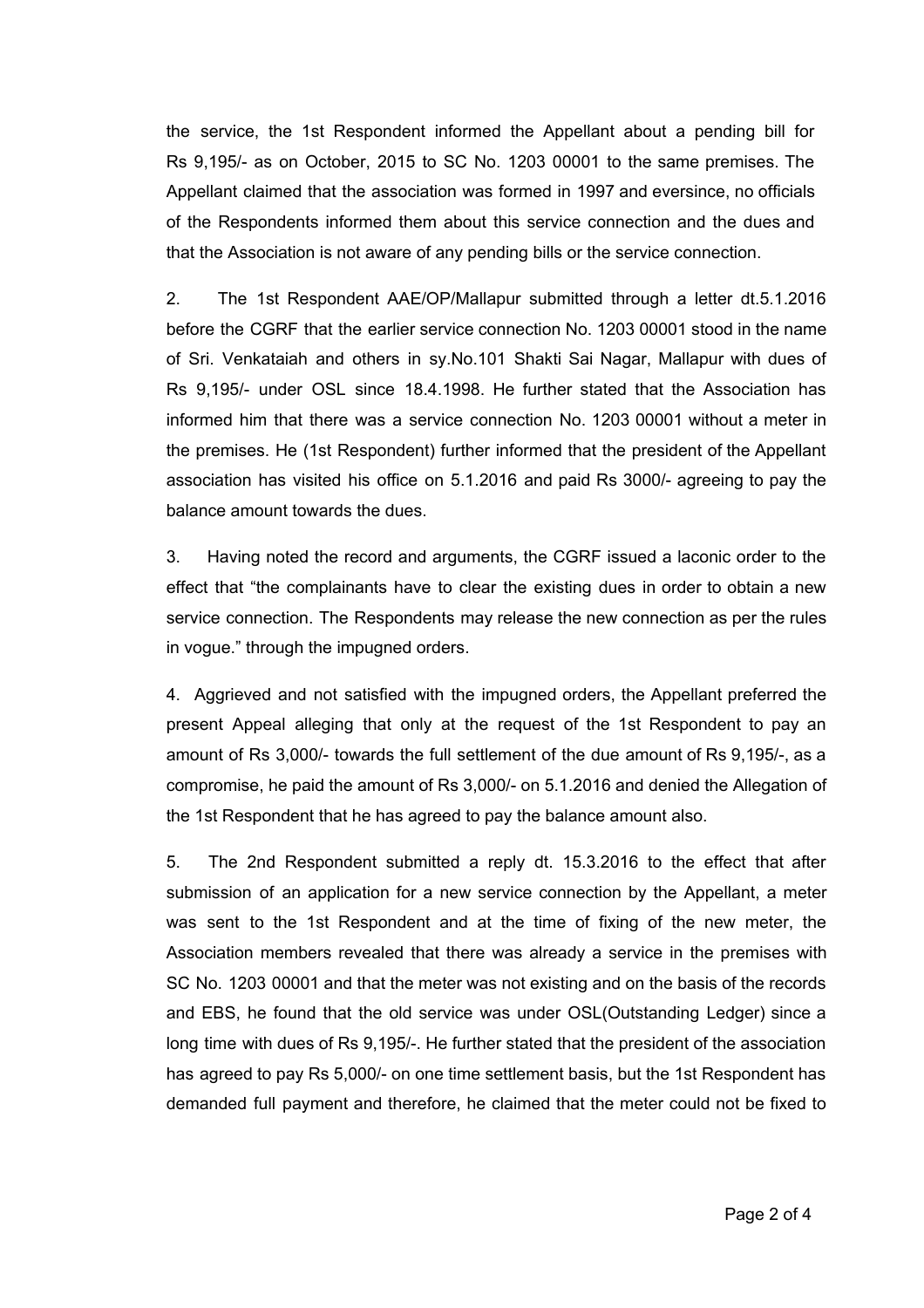the premises. He asserted that the new service was not released and the application of the Appellant was rejected.

6. The president of the Appellant association submitted a reply reiterating what he claimed in the Appeal to the effect that on the promise of the 1st Respondent to pay Rs 3,000/- towards full and final settlement of the old dues, he paid Rs 3,000/- on 5.1.2016 and not as alleged by the Respondents and further he paid Rs 6,195/ on 21.3.2016 through a cheque No. 497605 under protest to the Respondents for restoration of the service connection and sought a direction to the Respondents to refund the amount of Rs 9,195/- to the Appellant association.

7. The 2nd Respondent submitted through a report dt.18.4.2016 stating that the Appellant association has paid Rs 6,195/ through a cheque dt.21.3.2016 and soon a new service connection No.1203 00295 was released on 22.3.2016.

8. During mediation, the Appellant was informed about there being no provision either in the GTCS or in the Guaranteed Standards or in the Tariff Orders for refund of the amount paid towards the arrears due. The Respondents expressed their view that no part of the due amount already collected can be withdrawn, as there is no provision to support such a step.

9. In view of the appraisal of the ground position, there could be no refund of any part of the amount paid as dues regarding the earlier connection and the matter has to be terminated at this stage. Further the Appellant has agreed that on the promise of issuing the new service connection and acceptance of Rs 3,000/ towards full settlement of arrears of Rs 9,195/- representing the dues in the old connection, he paid the amount and whereas, the 1st Respondent denied such an allegation. There could be no record of such a promise. There is no provision for refunding such an amount due to the DISCOM. Thus the matter is closed in view of implementation of the order of the CGRF and the facts and circumstances of this case.

Corrected, Signed & Pronounced on this the 22nd day of April, 2016.

Sd/‐

**VIDYUT OMBUDSMAN**